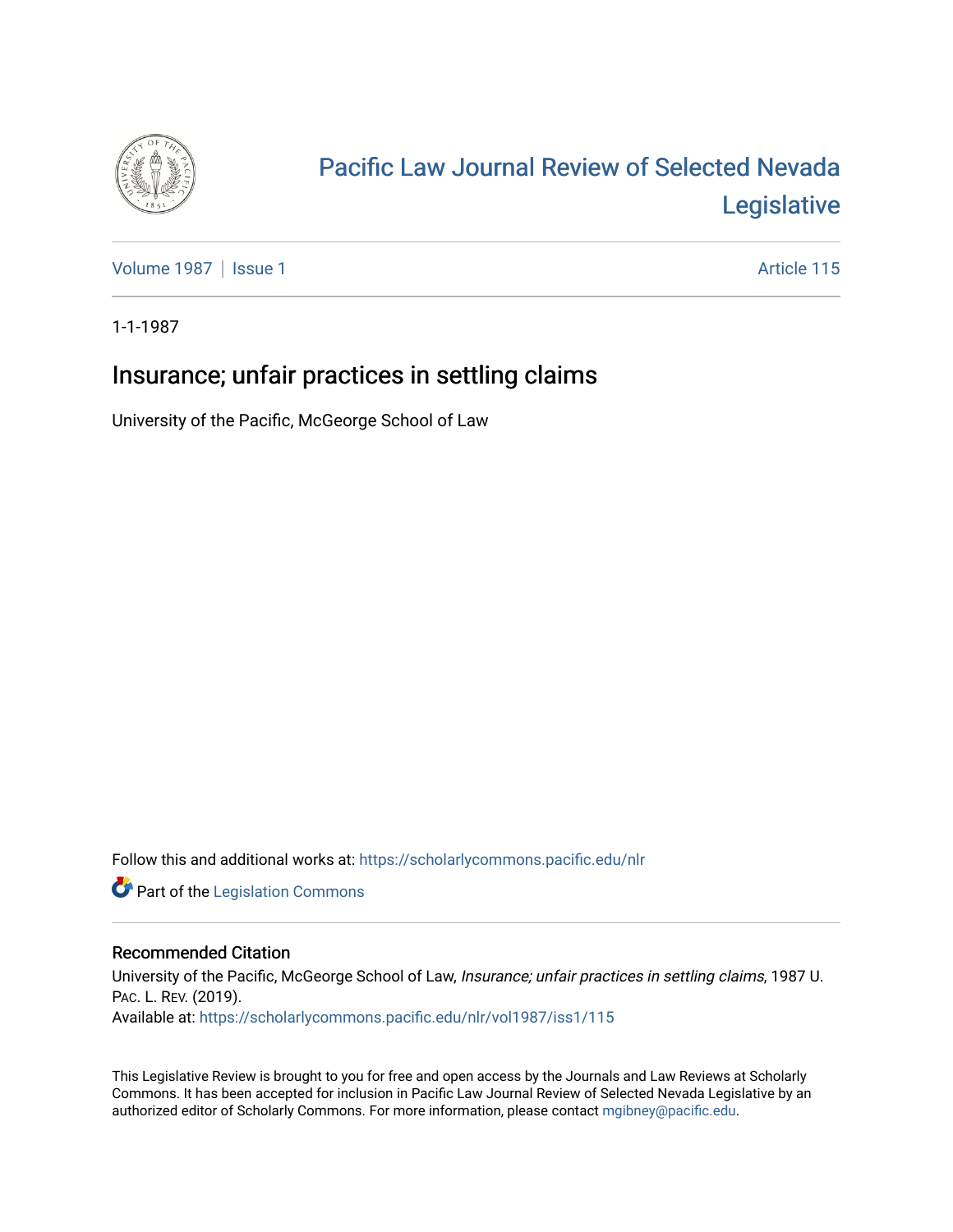Existing law also states that an insurer may not discriminate<sup>2</sup> against an automobile liability insurance policyholder because of the insured's age.<sup>3</sup> Chapter 466 prohibits an insurer from responding to a casualty or property insurance claim, when the insured is not at fault, by cancelling, refusing to renew, or increasing the policy's premium for renewal.<sup>4</sup> Chapter 466 applies to all binders<sup>5</sup> and insurance agreements,<sup>6</sup> although the commissioner of insurance may exempt certain policies. 7 Chapter 466, however, permits the rescission or reformation of any life or health insurance contract not otherwise denied by the contract's terms. <sup>8</sup>

*GWH* 

4. 1987 Nev. Stat. ch. 466, sec. 1, at  $\frac{1}{2}$  (enacting NEV. REV. STAT. § 687B........).

*5.* NEv. REv. STAT. § 687B.015 (definition of binders).

6. *Id.* § 687B.310 1 (amended by 1987 Nev. Stat. ch. 466, sec. 2, at  $\qquad$ ) (except as otherwise statutorily provided). .

7. *Id.* § 687B.310 3 (amended by 1987 Nev. Stat. ch. 466, sec. 2, at  $\Box$ ) (the commissioner of insurance may exempt classes of insurance contracts where the policyholders do not need protection against arbitrary termination).

8. *Id.* § 687B.310 5 (amended by 1987 Nev. Stat. ch. 466, sec. 2, at \_\_) (or by any other statute). *See also id.* § 687B.310 3 (amended by 1987 Nev. Stat. ch. 466, sec. 2, at \_) (the rights provided by Chapter 466 are in addition to, and do not prejudice, any other rights the policyholder may have at common law or under other statutes).

#### **Insurance; unfair practices in settling claims**

NEv. REv. STAT. § 686A.310 (amended). AB 811 (Committee on Commerce); 1987 STAT. Ch 470

Existing law sets forth unfair practices of insurance.<sup>1</sup> Under Chapter 470, the following are also considered unfair practices: (1) Failing to promptly supply the insured with a reasonable explanation of a denial of an insured's claim or offer; (2) advising an insured claimant not to seek legal counsel; (3) misleading an insured or claimant about

<sup>2.</sup> *Id.* § 687B.400 1 (by refusing to issue policies, reducing liability limits, or increasing premiums).

<sup>3.</sup> */d. But see id.* § 687B.400 2. Rate increases caused by the insured's age must be justified to the commisioner of insurance. *Id.* Medical examinations requested to justify rate increases must be paid for by the insurer. *Id.* 

<sup>1.</sup> NEv. REv. STAT. § 686A.310 (unfair practices in settling claims). *See* NEv. REv. STAT. § 679A.100 (definition of insurer).